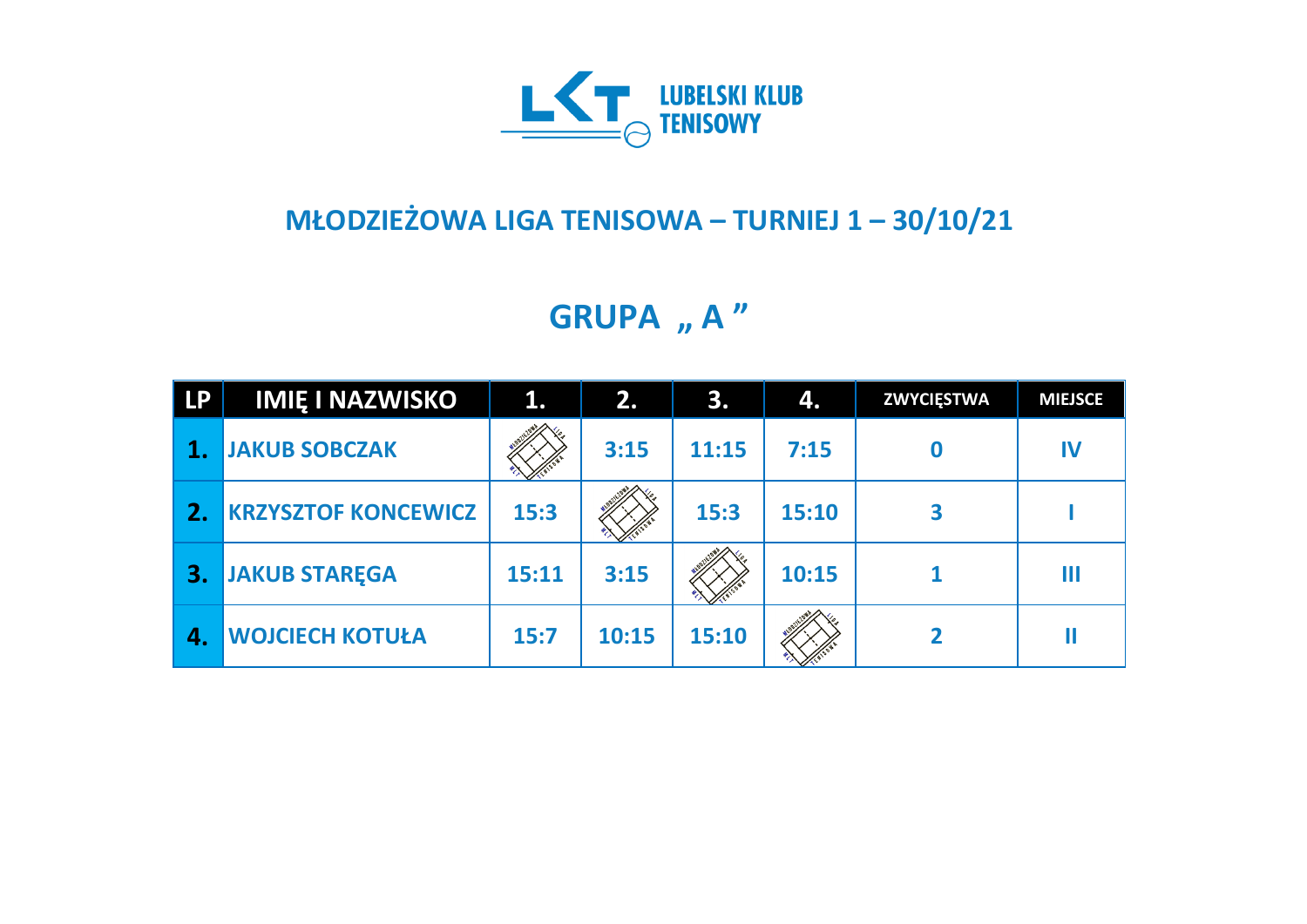

## **MŁODZIEŻOWA LIGA TENISOWA – TURNIEJ 1 – 30/10/21 GRUPA** , **B** "

| <b>LP</b> | <b>IMIĘ I NAZWISKO</b>   | 1.   | 2.   | 3.   | 4.   | 5.   | <b>ZWYCIĘSTWA</b> | <b>MIEJSCE</b> |
|-----------|--------------------------|------|------|------|------|------|-------------------|----------------|
| 1.        | <b>KONRAD SŁOWAŃSKI</b>  |      | 4:10 | 10:6 | 6:10 | 10:4 | 2                 | $\mathbf{III}$ |
| 2.        | <b>ARTUR WASIL</b>       | 10:4 |      | 10:6 | 10:9 | 10:1 | 4                 |                |
| 3.        | <b>KAROL ZABOROWSKI</b>  | 6:10 | 6:10 |      | 5:10 | 10:7 |                   | IV             |
| 4.        | <b>ALBERT SOWIŃSKI</b>   | 10:6 | 9:10 | 10:5 |      | 10:4 | 3                 | Ш              |
| 5.        | <b>KONSTANTY STAREGA</b> | 4:10 | 1:10 | 7:10 | 4:10 |      | $\bf{0}$          | $\mathbf V$    |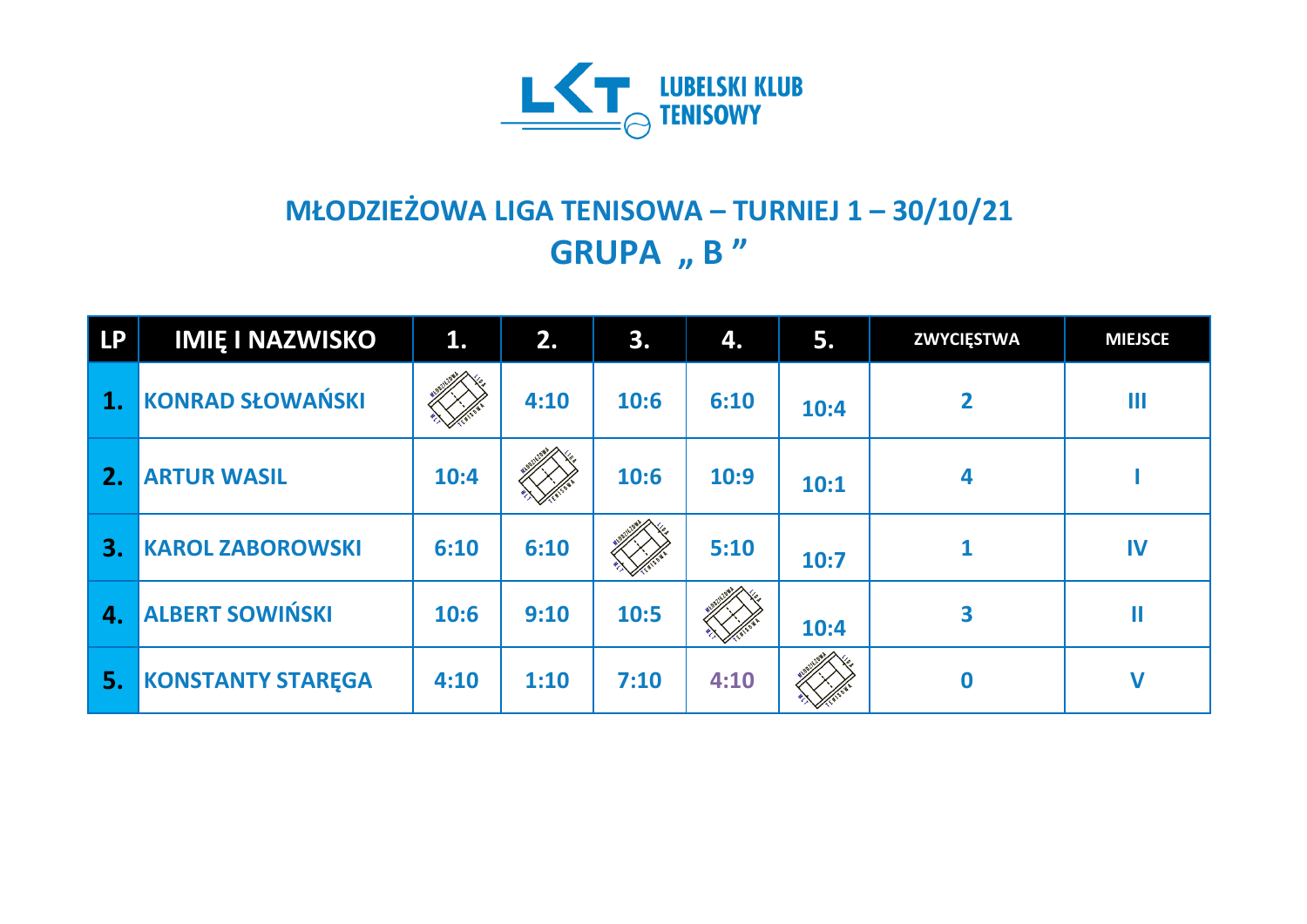

## **MŁODZIEŻOWA LIGA TENISOWA – TURNIEJ 1 – 30/10/21 GRUPA** "  $C''$

| <b>LP</b> | <b>IMIE I NAZWISKO</b>       | 1.    | 2.    | 3.   | 4.   | ZWYCIĘSTWA | <b>MIEJSCE</b> |
|-----------|------------------------------|-------|-------|------|------|------------|----------------|
|           | <b>TOMASZ KIELISZEK</b>      |       | 15:11 | 15:5 | 15:6 |            |                |
| 2.        | <b>LUKASZ KRZYSZCZAK</b>     | 11:15 |       | 15:2 | 15:7 | 2          |                |
| З.        | <b>MIŁOSZ SOLARSKI</b>       | 5:15  | 2:15  |      | 6:15 | 0          | IV             |
| 4.        | <b>BARTŁOMIEJ ZABOROWSKI</b> | 6:15  | 7:15  | 15:6 |      |            | Ш              |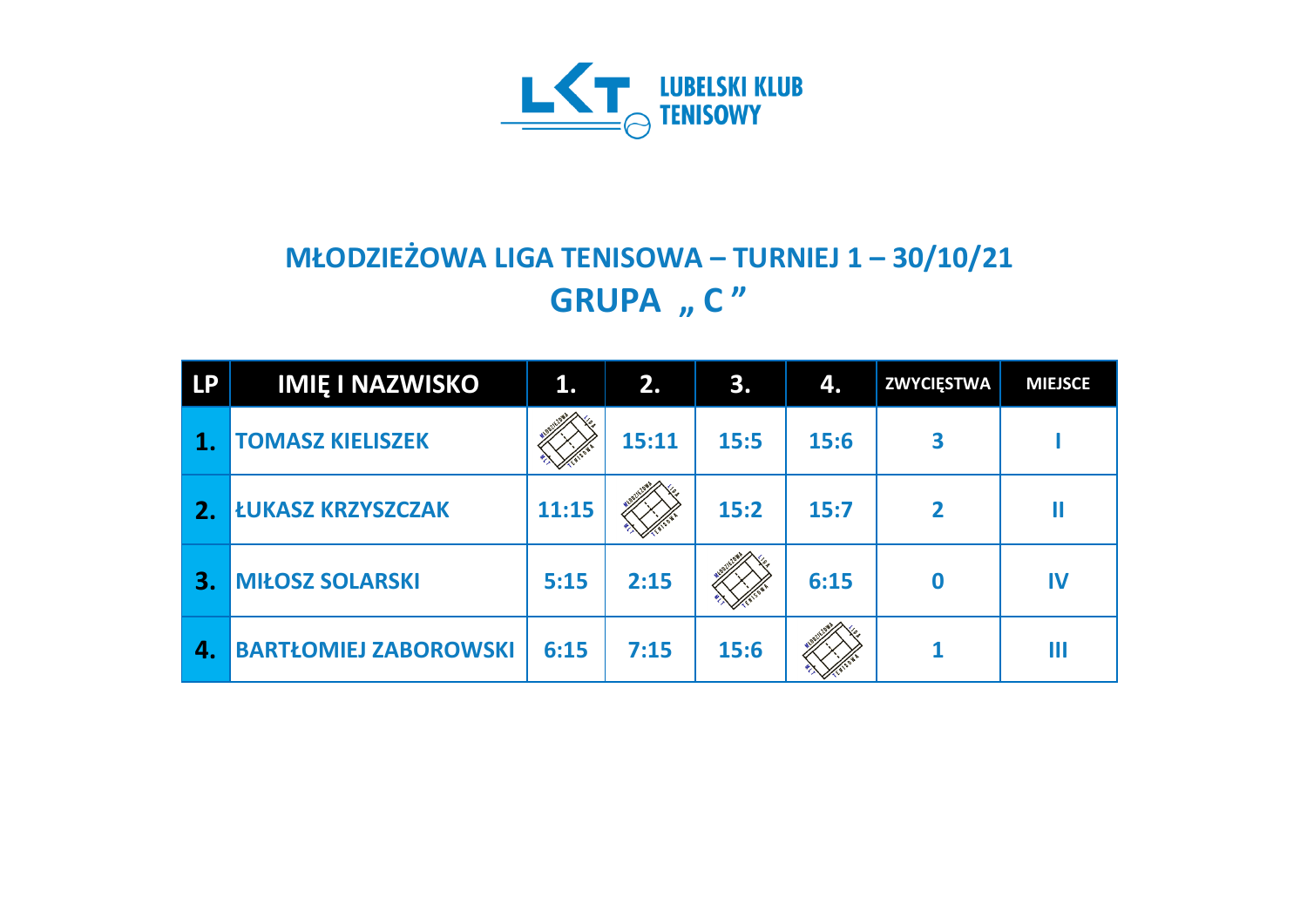

## **MŁODZIEŻOWA LIGA TENISOWA – TURNIEJ 1 – 30/10/21 GRUPA** "D"

| <b>LP</b> | <b>IMIĘ I NAZWISKO</b> | 1.    | 2.    | 3.   | <b>A</b> | <b>ZWYCIĘSTWA</b> | <b>MIEJSCE</b> |
|-----------|------------------------|-------|-------|------|----------|-------------------|----------------|
| 1.        | <b>WOJCIECH TĘCZA</b>  |       | 13:15 | 15:3 | 15:5     |                   |                |
| 2.        | <b>ALEX SŁODZIŃSKI</b> | 15:13 |       | 15:7 | 15:14    |                   |                |
| 3.        | <b>LEONARD GOŚ</b>     | 3:15  | 7:15  |      | 2:15     |                   |                |
| 4.        | <b>SZYMON KOTUŁA</b>   | 5:15  | 14:15 | 15:2 |          |                   | Ш              |